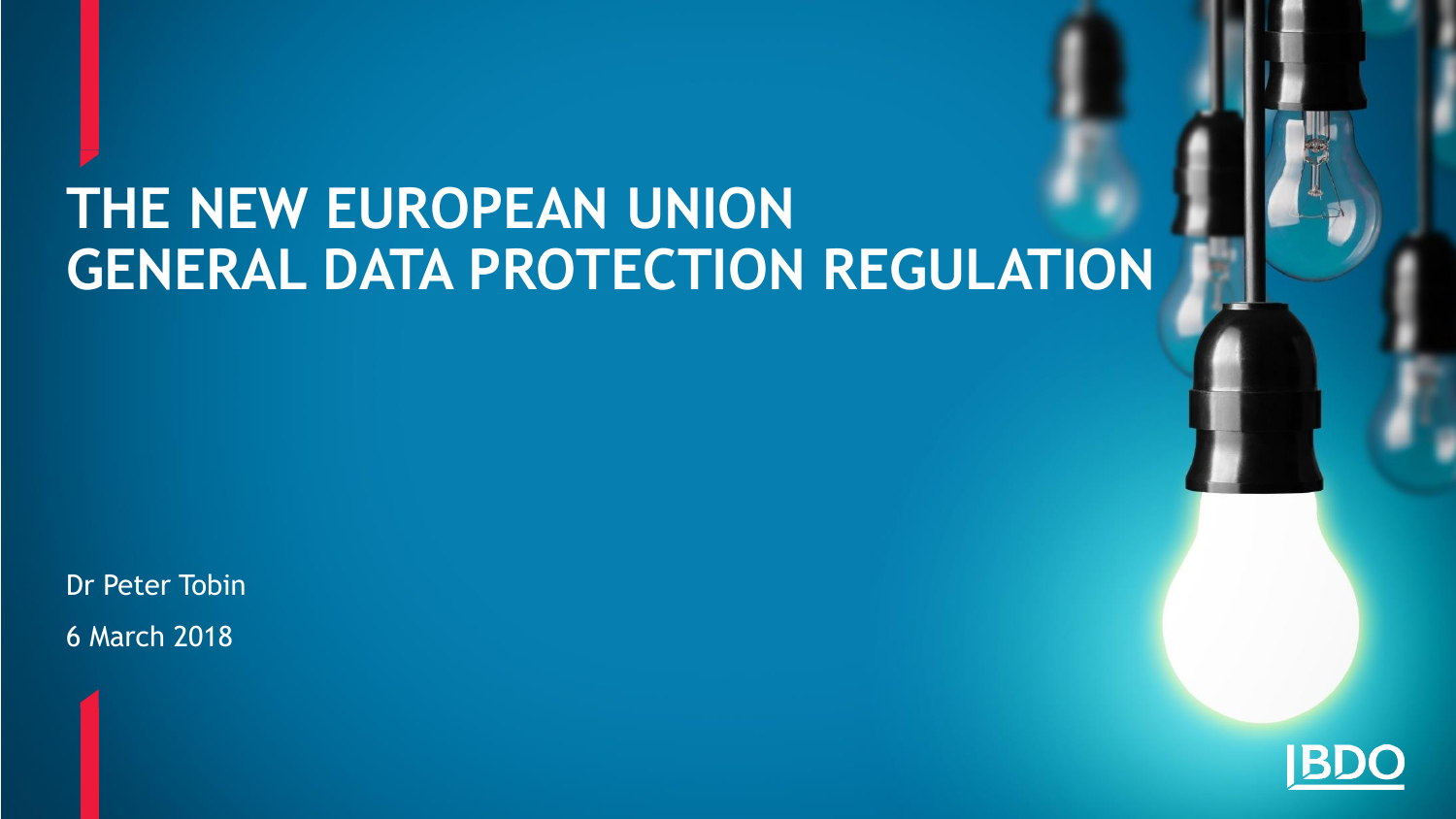

What is the GDPR – an overview in 5 minutes GDPR Health Check – 20 questions in 10 minutes

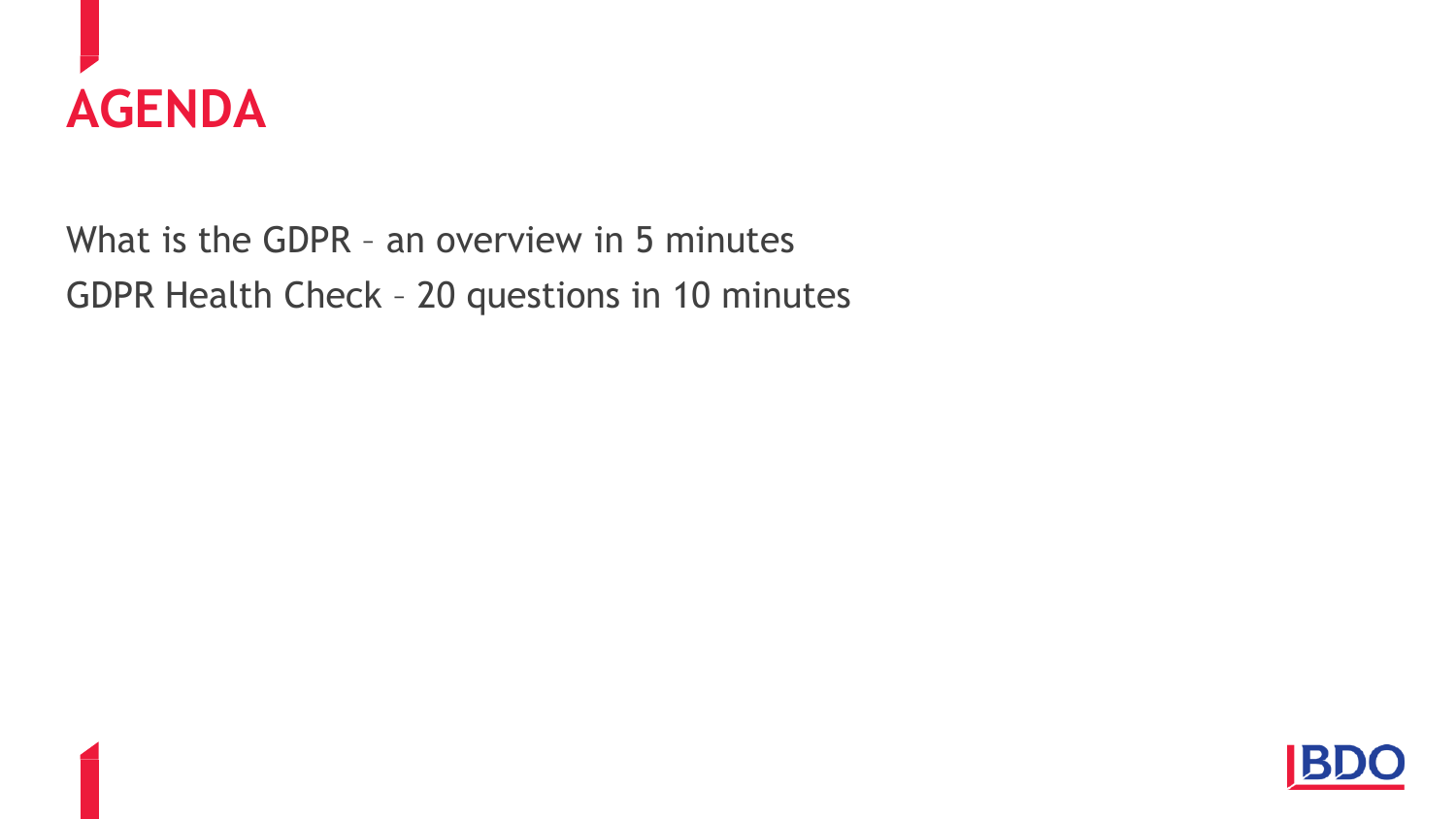GDPR Overview: To find out more <http://www.eugdpr.org/>

- Single Regulation automatically applies to all current and future EU members
- Including UK post-BREXIT
- 173 introductory clauses
- Eleven chapters
- 99 Articles with multiple paragraphs
- Works in conjunction with other EU directives and regulations



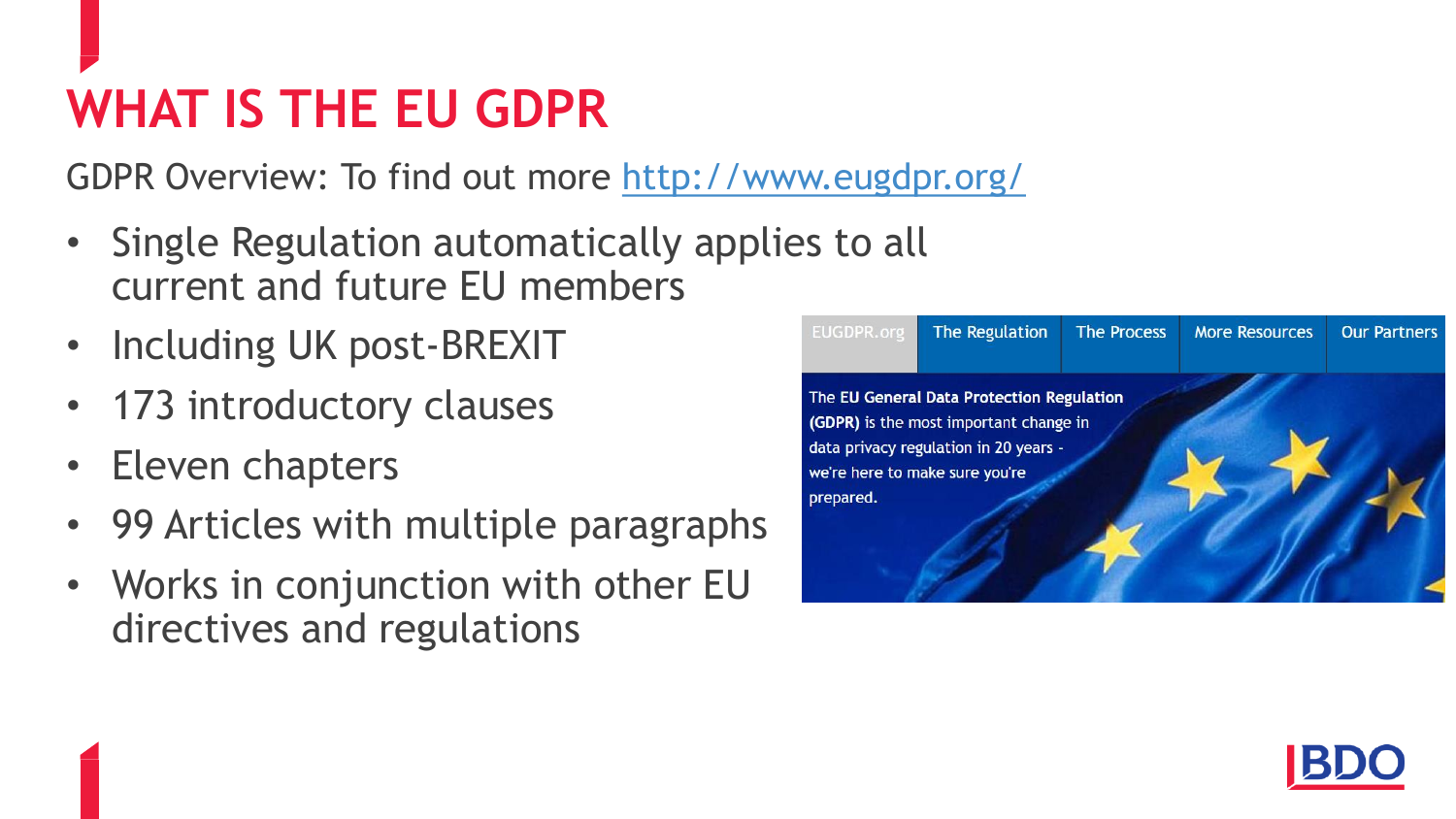GDPR structure

- Chapter 1 General Provisions
- *Chapter 2 – Principles*
- *Chapter 3 – Rights of the Data Subject*
- *Chapter 4 – Controller and Processor*

#### **REGULATIONS**

REGULATION (EU) 2016/679 OF THE EUROPEAN PARLIAMENT AND OF THE COUNCIL of 27 April 2016 on the protection of natural persons with regard to the processing of personal data and on the free movement of such data, and repealing Directive 95/46/EC (General Data Protection Regulation) (Text with EEA relevance) THE EUROPEAN PARLIAMENT AND THE COUNCIL OF THE EUROPEAN UNION Having regard to the Treaty on the Functioning of the European Union, and in particular Article 16 thereof, Having regard to the proposal from the European Commission. After transmission of the draft legislative act to the national parliaments,

Having regard to the opinion of the European Economic and Social Committee ('),

• *Chapter 5 – Transfer of Personal Data to 3rd Countries or International Organizations* 

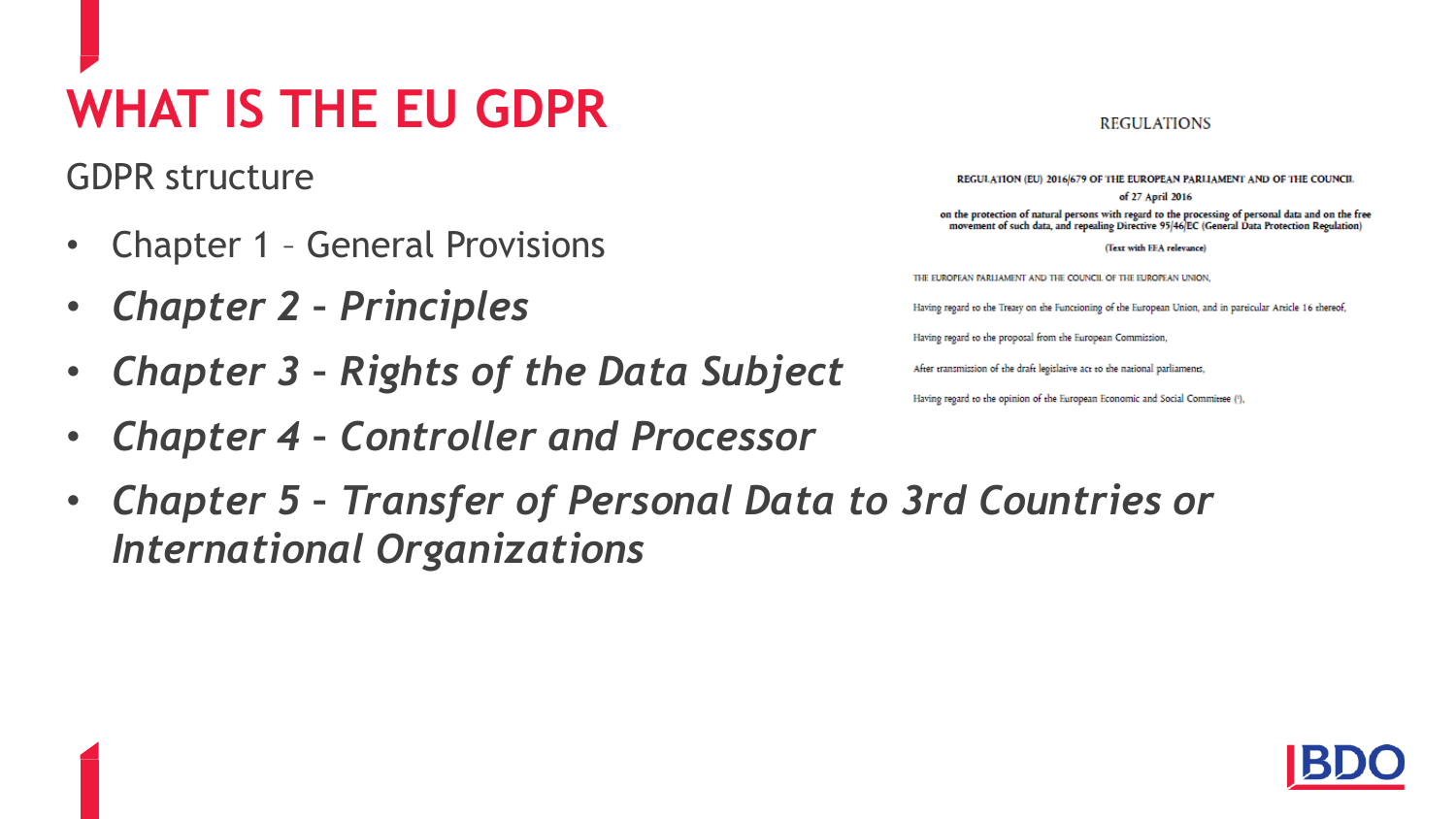GDPR structure

- Chapter 6 Independent Supervisory Authorities
- Chapter 7 Cooperation and Consistency
- *Chapter 8 – Remedies, Liability and Penalties*
- *Chapter 9 – Provisions Relating to Specific Processing Situations*
- Chapter 10 Delegated Acts and Implementing Acts
- Chapter 11 Final Provisions

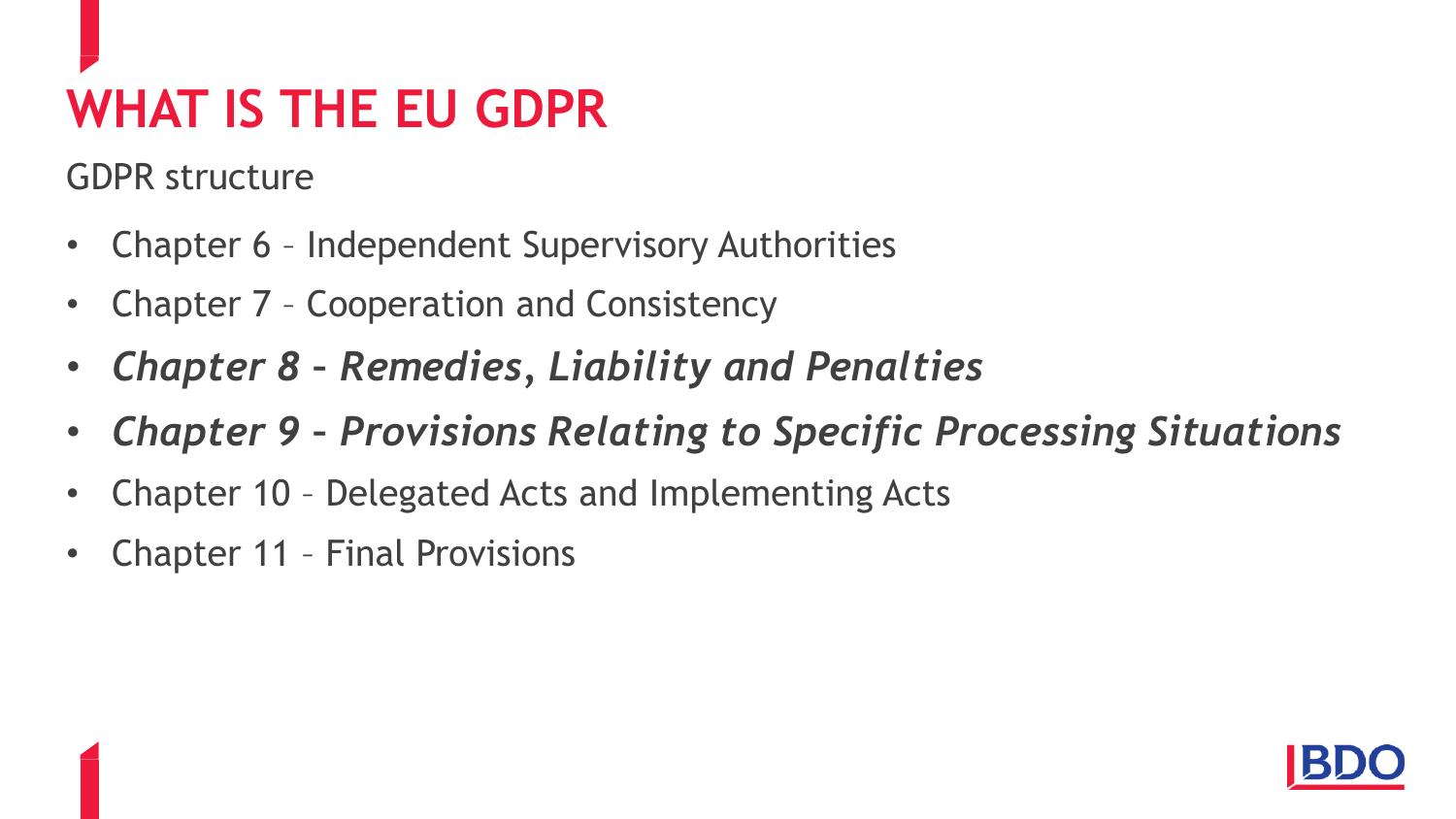Key changes<https://www.eugdpr.org/key-changes.html>

- Increased Territorial Scope (extra-territorial applicability)
- Penalties
- Consent
- Breach Notification
- Right to Access
- Right to be Forgotten
- Data Portability
- Privacy by Design
- Data Protection Officers

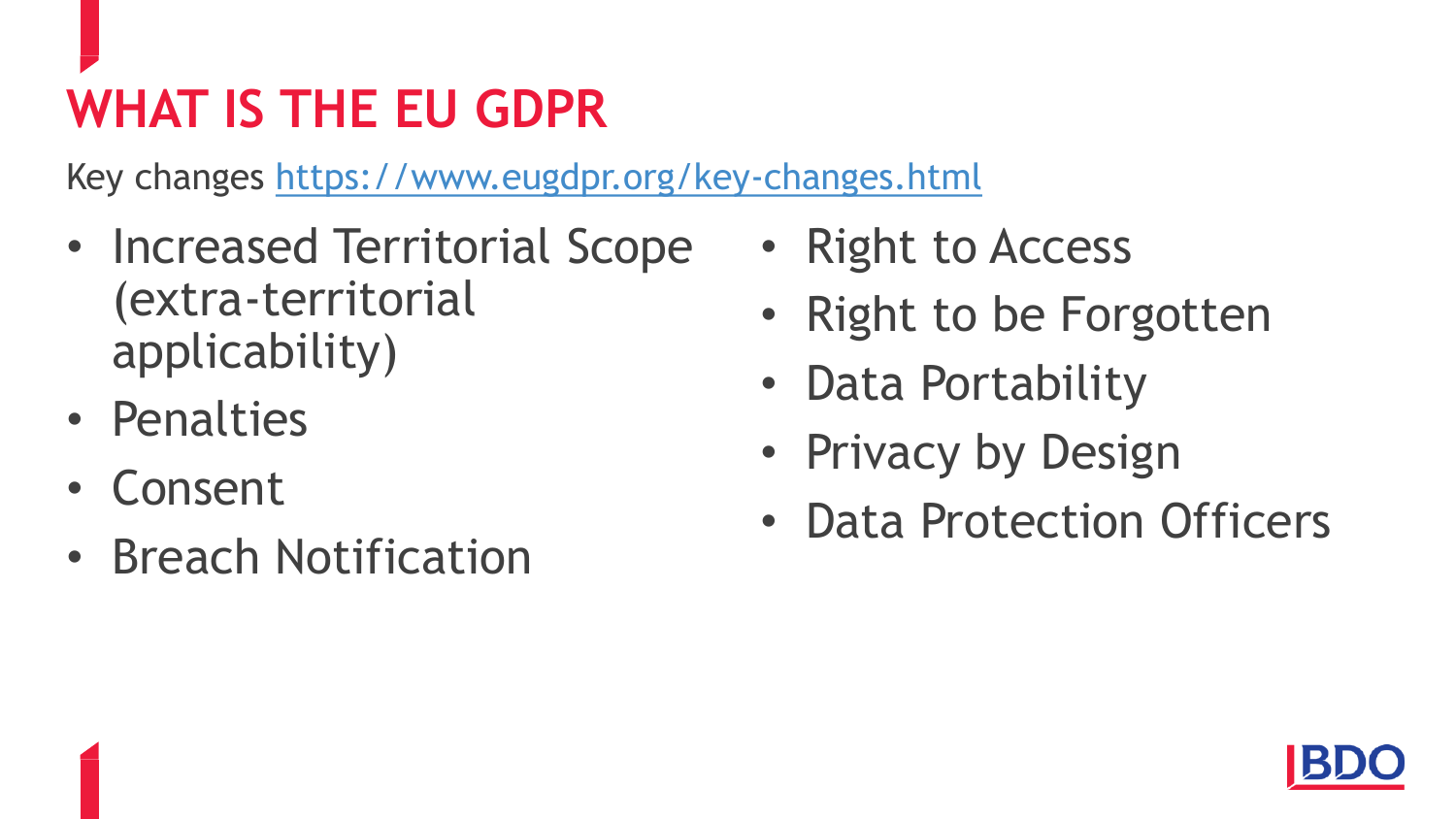Article 29 DPWP is planning the following guidance:

- Consent
- Transparency
- Profiling
- High risk processing
- Certification
- Administrative fines
- Breach notification
- Data transfers

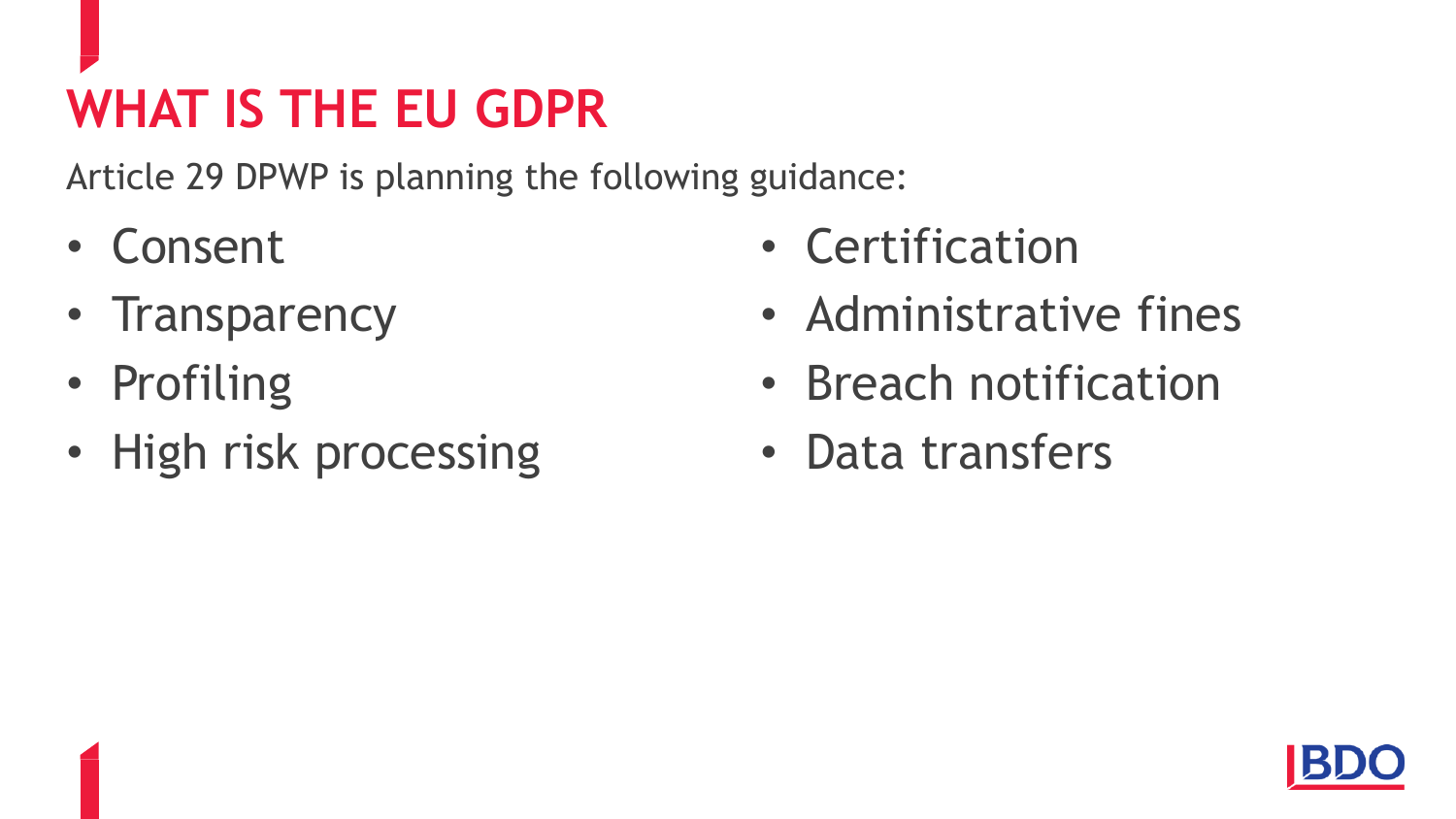# **GDPR HEALTH CHECK**

In this short session we will have a quick review of some of the key considerations when preparing for compliance with the European Union General Data Protection Regulation (GDPR)

There are 20 questions

We will use a simple Yes/No scale, you could use a more granular assurance point scale (e.g. 1 to 5)

Let's see how we do!

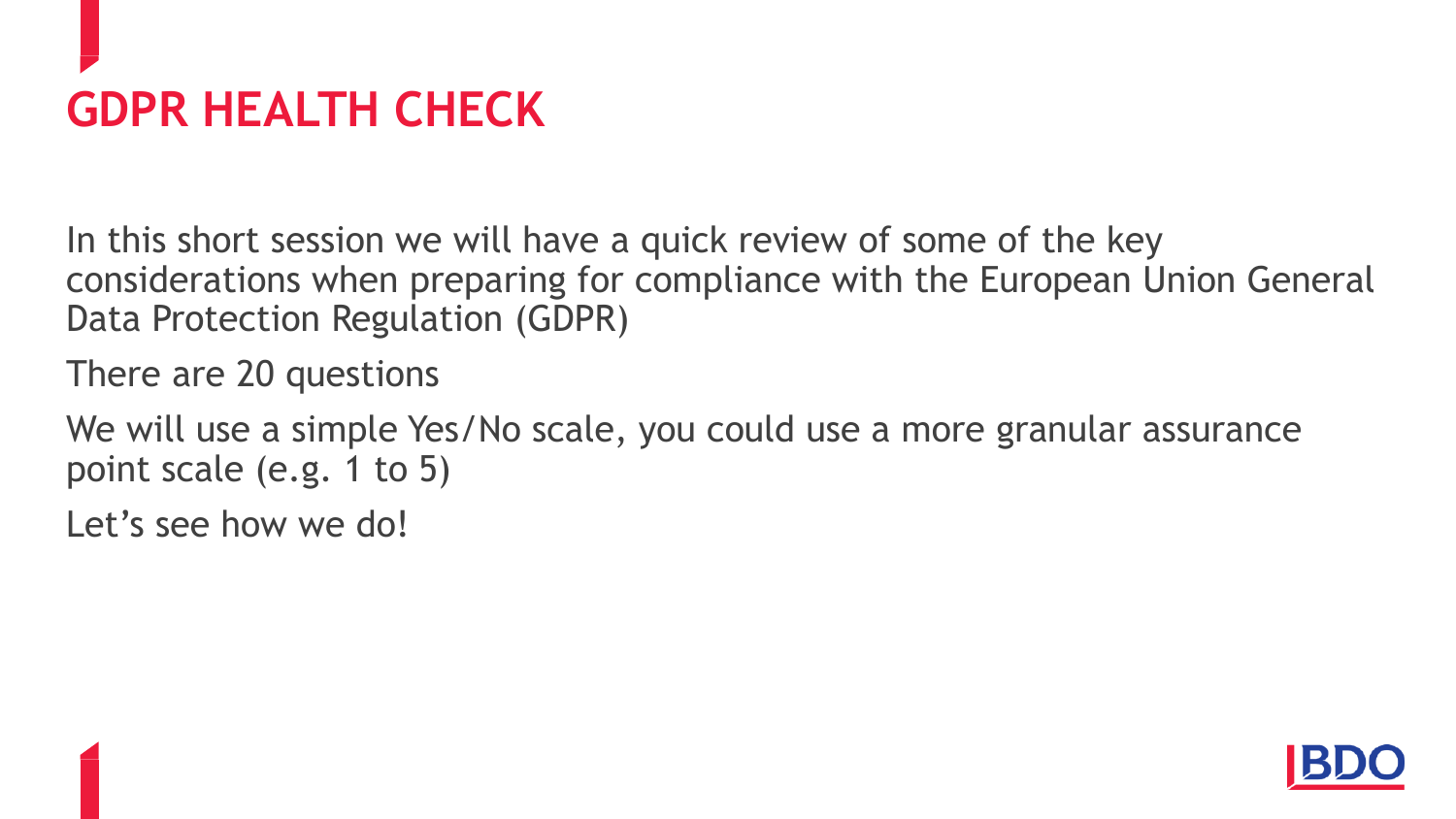#### **GDPR HEALTH CHECK (Q1 TO Q4): CAN YOU PROVE…**

- 1. You comply with the 6 principles relating to personal data processing? *Article 5: Principles relating to personal data processing*
- 2. You comply with the lawfulness of processing rules? *Article 6: Lawfulness of processing*
- 3. You have records of consent that meet the required conditions? *Article 7: Conditions for consent*
- 4. You have records of consent for special categories of personal data that meet the required conditions? *Article 9: Processing of special categories of personal data*

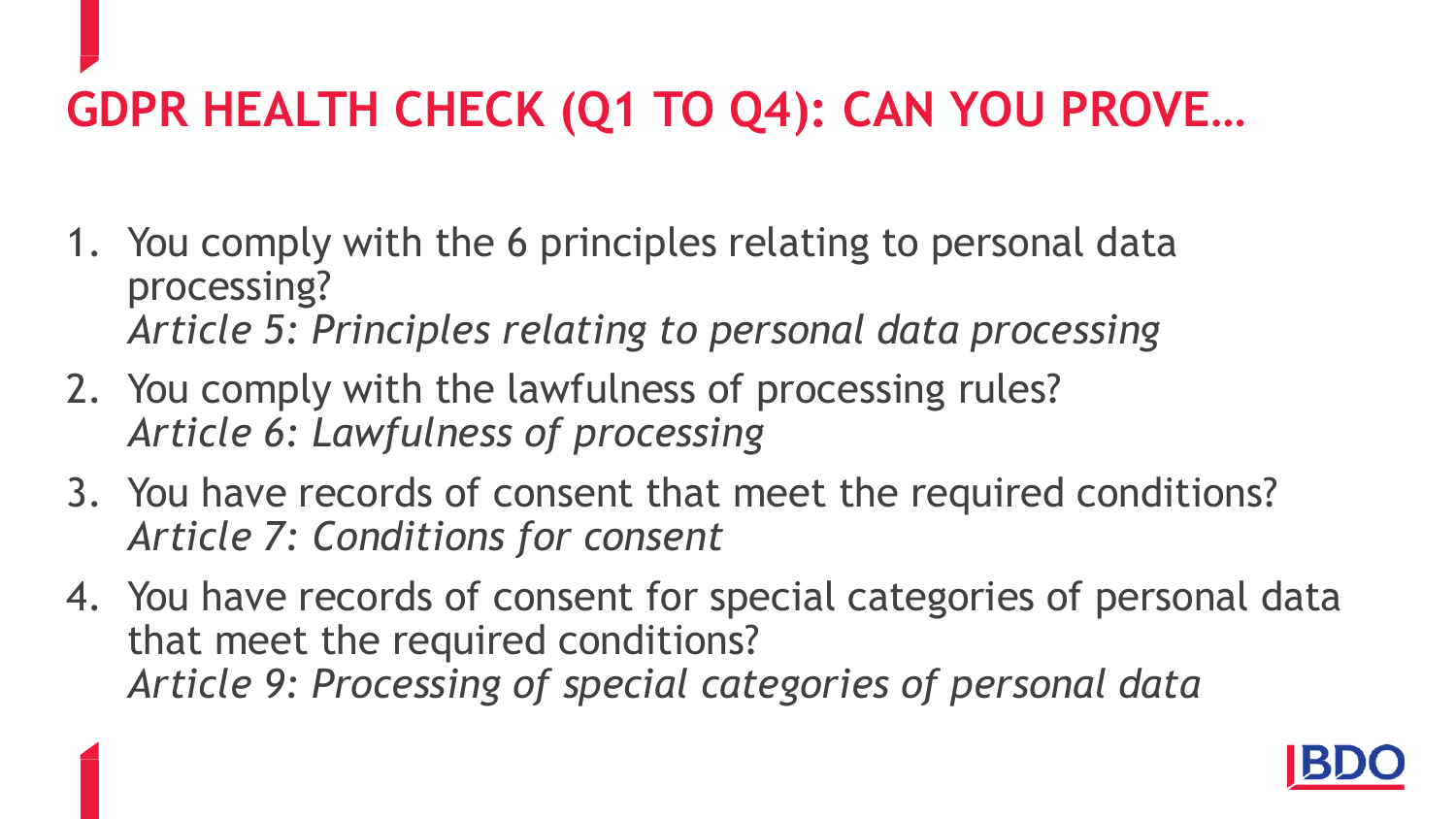#### **GDPR HEALTH CHECK (Q5 TO Q8): CAN YOU PROVE…**

- 5. You have provided all necessary information at point of collection? *Article 13: Information to be provided*
- 6. You have a policy, process and procedures to ensure a) right of access; b) to rectification; c) to erasure; d) to restriction of processing; by the data subject? *Article 15 - 18: Right of access; to rectification; to erasure; to restriction of processing*
- 7. You have a policy, process and procedures to ensure to data portability? *Article 20: Right to data portability*
- 8. You are meeting all the responsibilities of the controller? *Article 24: Responsibility of the controller*

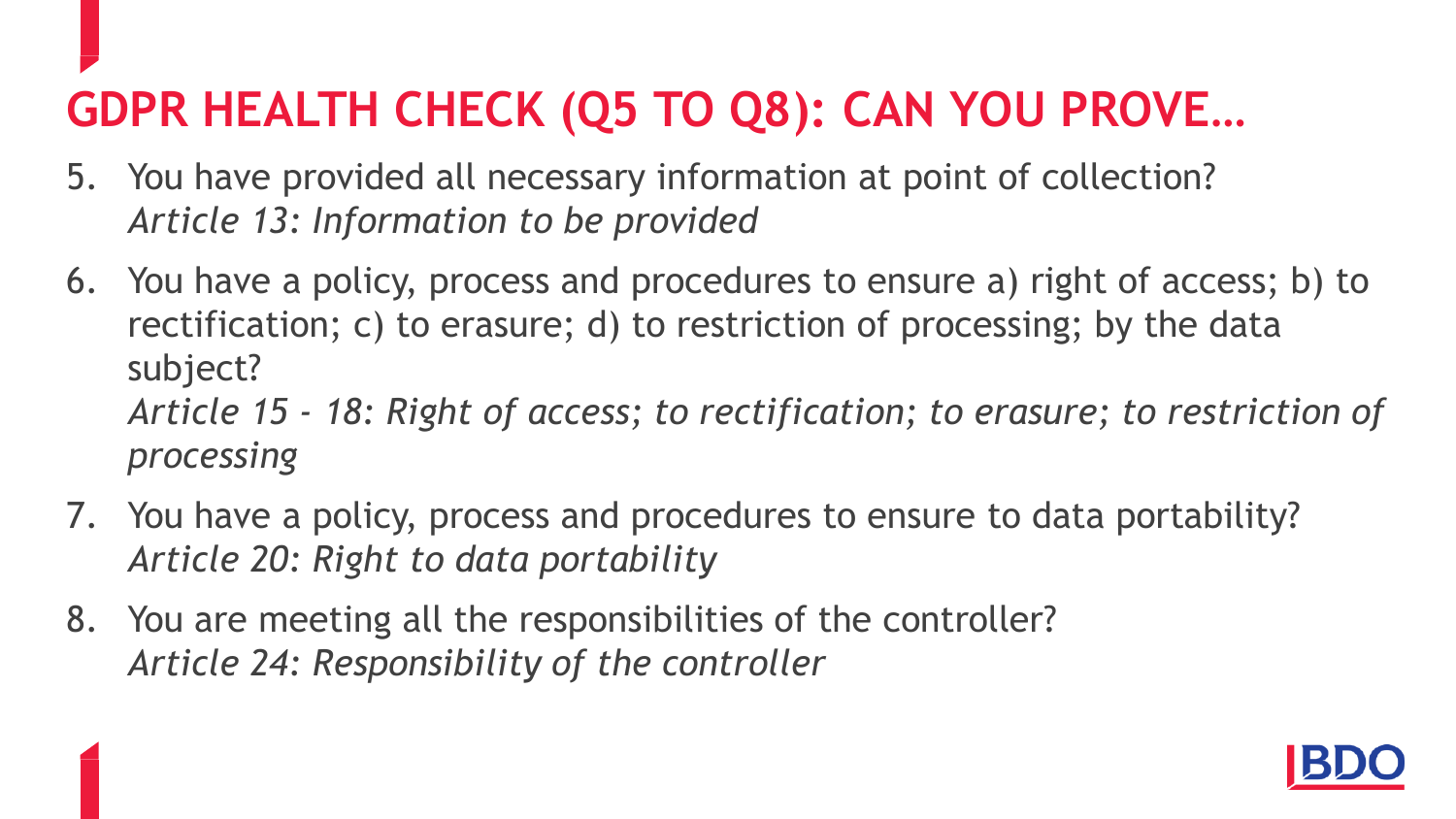#### **GDPR HEALTH CHECK (Q9 TO Q12): CAN YOU PROVE…**

- 9. You have data protection by design and by default? *Article 25: Data protection by design and by default*
- 10.You have a representative in the EU? *Article 27: Representatives of controllers not established in the Union*
- 11.You have adequate records of processing? *Article 30: Records of processing activities*
- 12.You have adequate security of processing? *Article 32: Security of processing*

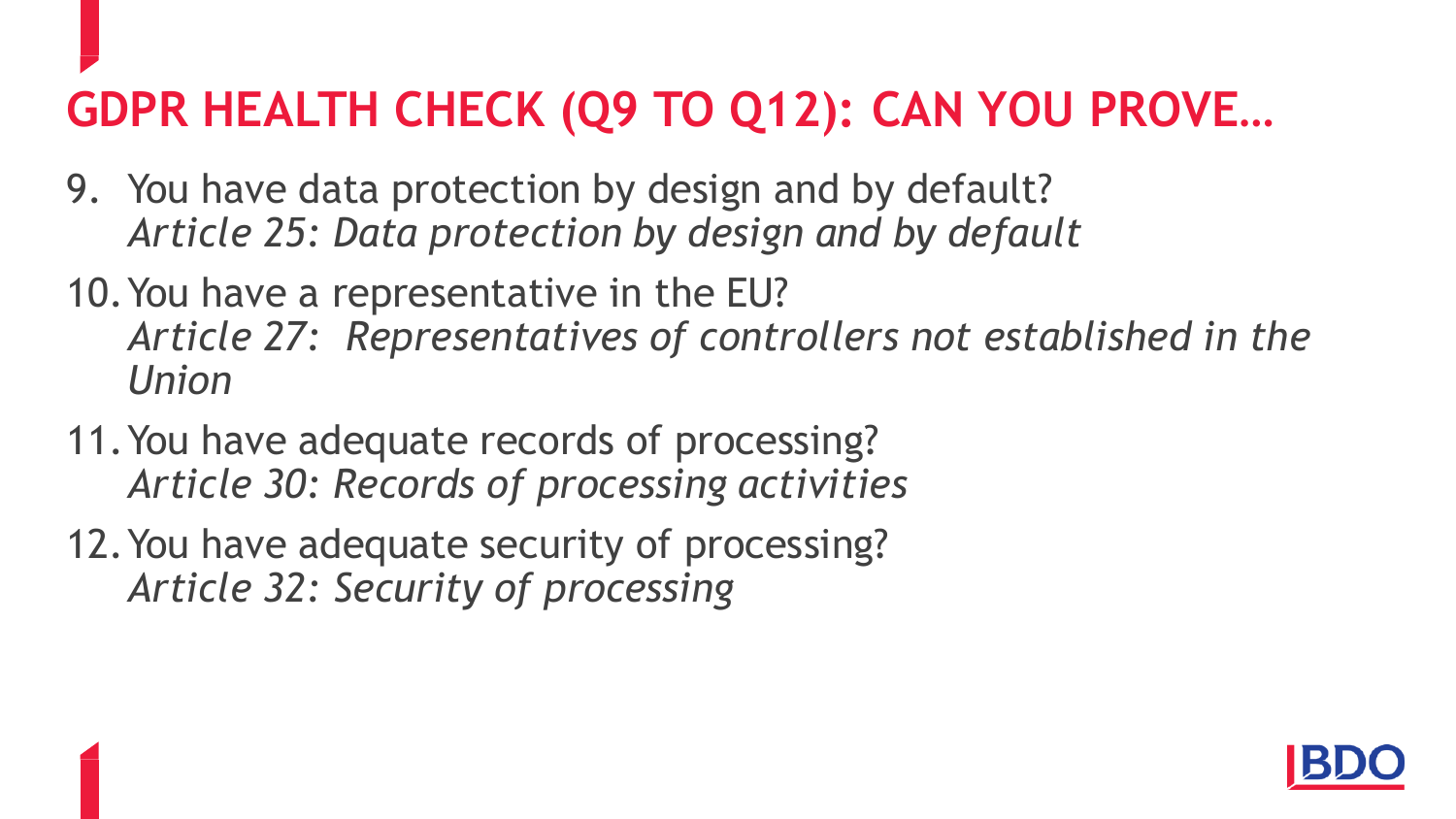#### **GDPR HEALTH CHECK (Q13 TO Q16): CAN YOU PROVE…**

- 13. You have a policy, process and procedures for data breach notification to the supervisory authority? *Article 33: Notification of a personal data breach to the supervisory authority*
- 14. You have a policy, process and procedures for data breach notification to the data subject? *Article 34: Communication of a personal data breach to the data subject*
- 15. You have conducted data protection impact assessments where necessary according to the screening rules? *Article 35: Data protection impact assessment*
- 16. You have appointed an appropriate data protection officer following the EU requirements? *Article 39: Tasks of the data protection officer*

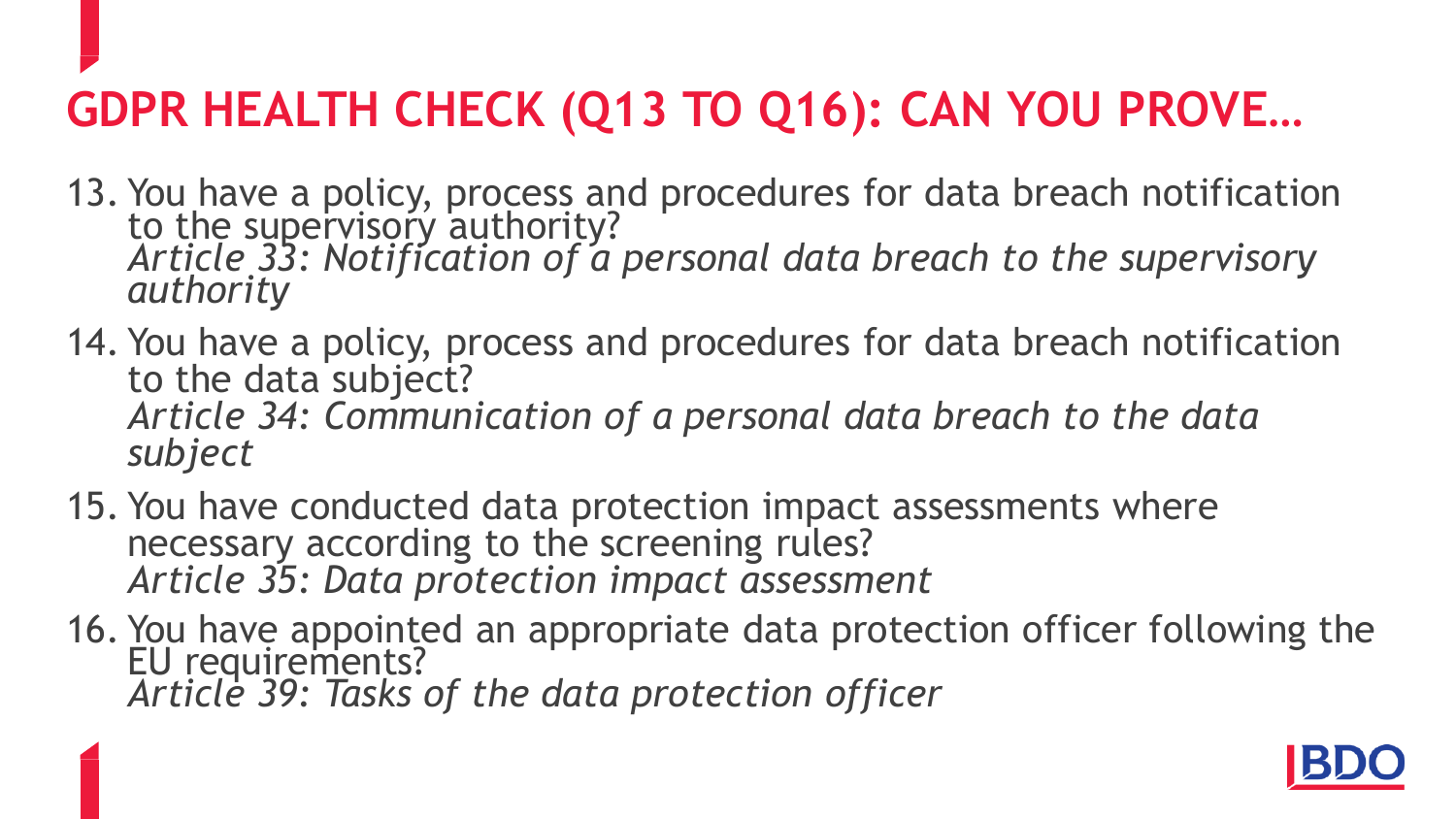# **GDPR HEALTH CHECK (Q17 TO Q20): CAN YOU PROVE…**

- 17.You have appropriate safeguards for cross-border transfers? *Article 46: Transfers subject to appropriate safeguards*
- 18.Your processing complies with freedom of expression and information? *Article 85: Processing and freedom of expression and information*
- 19.Your processing complies with the context of employment rules? *Article 88: Processing in the context of employment*
- 20.You have trained your staff in all of the above aspects and more *Article 39: Tasks of the data protection officer; Article 47: Binding Corporate Rules*